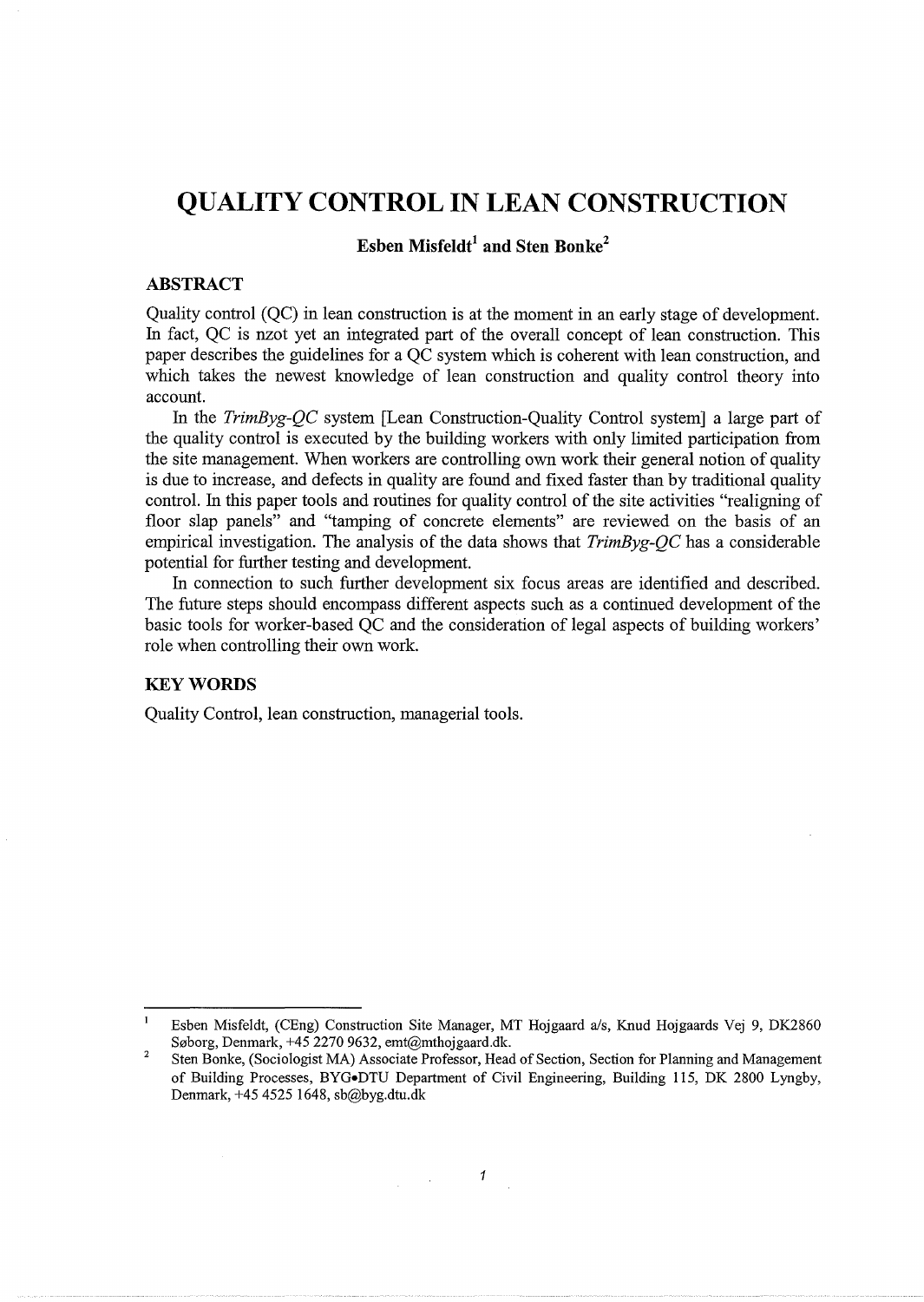# **INTRODUCTION**

This paper has been written in continuation of a master thesis (Misfeldt 2003) in collaboration between BYG•DTU at The Technical University of Denmark and MT Hojgaard Ltd.

The development of lean construction (LC) into an operational production concept for to days Danish construction sites has come very far. The contracting firm MT Hojgaard Ltd. has by far captured the leadership, considering the development and implementation of LC under the designation *TrimByg.* However, important activities within site management still remain to be integrated into the concept of *TrimByg.* One of the most important of these is quality control (QC), hitherto managed according to separate systems, which have been developed with respect to quite different conceptual premises than those of LC. This twofold situation is causing discontinuity in the site operations, which again leads to low returns on the QC activities.

Based on the latest knowledge concerning *TrimByg* and QC this paper describes a new approach to the QC system, reflecting and in better harmony with the principles of *TrimByg.*  For demonstration purposes a small-scale test of this new QC system has been carried out on one ofMT Hojgaard's construction sites.

# **BACKGROUND**

Quality and value for the client are two very crucial notions in *TrimByg.* Quality inspections, however, are not by themselves value-adding activities  $-$  consequently they should be reduced or eliminated. Furthermore, the present bureaucratic quality control, applied by most contracting firms, is far from effective as it a. o. is implying a long response time from detection of quality failures. As cited below quality control should therefore always be executed as close to production as ever possible:

> *When total elimination is not possible, the financial implications of any error increase as the time between inspection and production lengthens. It therefore follows that those executing a task at the workface are best placed to control quality and correct defects. This concept is central to the Toyota Production*  System strategy with regard to quality control (Womack et al. 1990).

> > (Marosszeky et al. 2002)

In the same work of Marosszeky et al. is drawn a list of focus issues, inspired by 'The Last Planner'-system (e.g. Ballard 2000). According to Marosszeky two of these are of particular relevance to the production phase in construction:

- Identify the quality failure as close to work execution as possible
- Motivate better quality through work incentives attached to good rather than to poor quality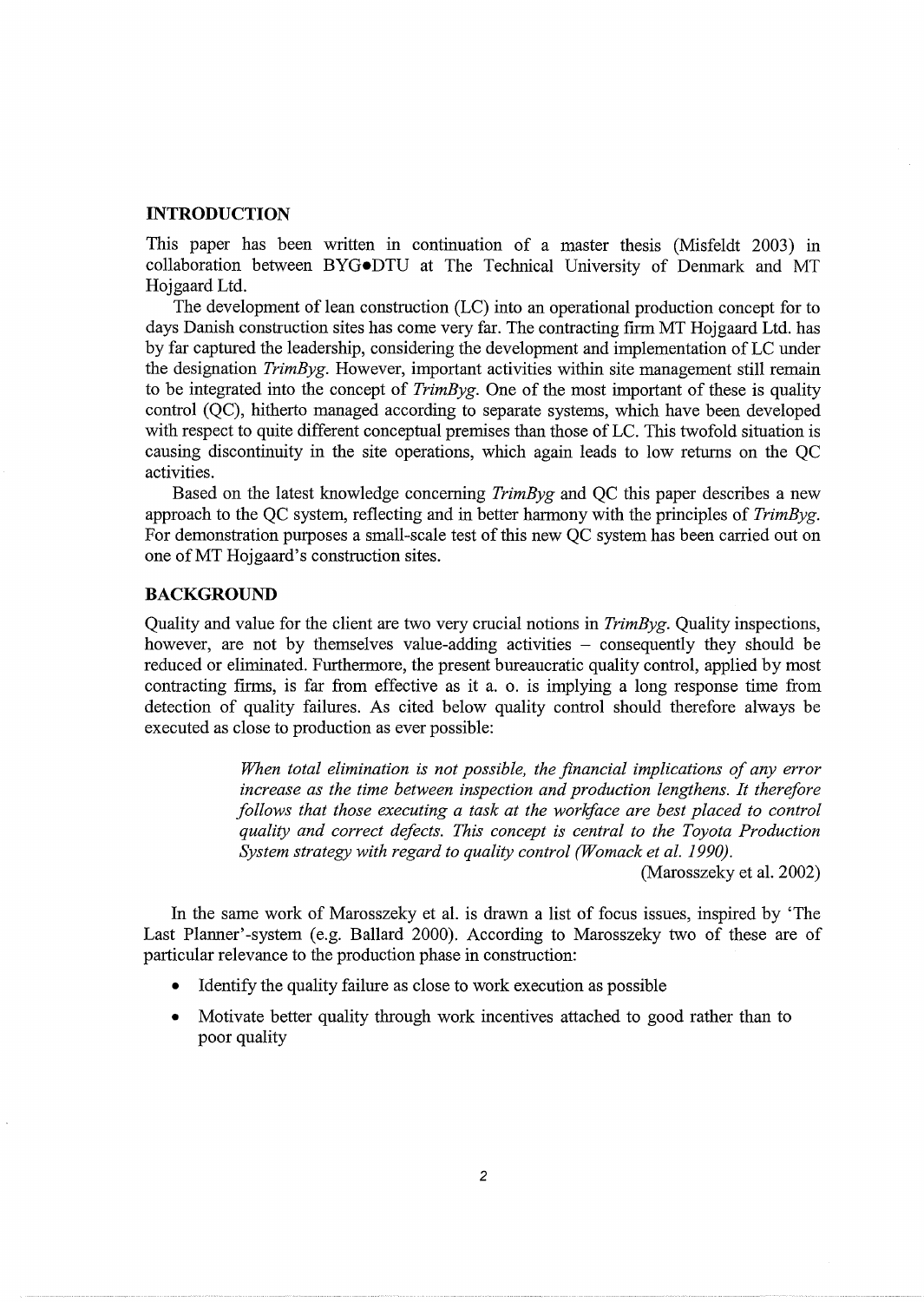With the purpose of decentralising more competence of decision-making should be transferred downwards in the organisation hierarchy. Building workers should be given influence to suspend production when observing quality failures. Furthermore workers must themselves be given access to decide on mending minor quality failures.

A decentralisation of decision competences will lead to increased empowerment of construction workers. Through this approach 'higher individual needs'<sup>3</sup> are met in satisfying work conditions, and employees are being motivated to do a better performance. The managerial power, which is then shared with employees, is however not necessarily lost in the traditional management core. Rather, the total managerial capacity of the company can be enlarged for the benefit of the overall productive strength and competitiveness of the company. By transferring part of the more trivial instruction and control tasks to building workers, management can concentrate on more important overriding managerial and planning assignments. Even new or hitherto neglected activities can then be implemented in the organisation. This is also exactly why Daft (1999) - in good accordance with the lean construction philosophy  $-$  is arguing that building workers are often most competent in deciding on specific work related questions and in meeting customer needs on site.

Thus, through such delegation of decision-making to workers their skills are being activated for the useful purpose of improving quality. The accumulated site learning processes are directed towards handling of quality failures in building, and proposals for solutions and system improvements are eventually made amenable to all parties in the building process through better knowledge sharing.

# **ELEMENTS OF A** *TRIMBYG* **BASED QC-CONCEPT**

Inspired by Marosszeky et al. (2002-B) a substantial part of quality control activities are being transferred to building workers themselves with the objectives of early detection and mending of quality failures at minimum costs. It is presupposed that the constellation of client inspection, site management inspection and personal control should be retained. However, these must be integrated into the planning approach of *TrimByg,* making the two activities complementary in an aggregate system of control.

In figure 1 the overall flows of the contractor's QC are illustrated.

<sup>&</sup>lt;sup>3</sup> as described in a.o. Maslow's pyramid of needs (Maslow 1954)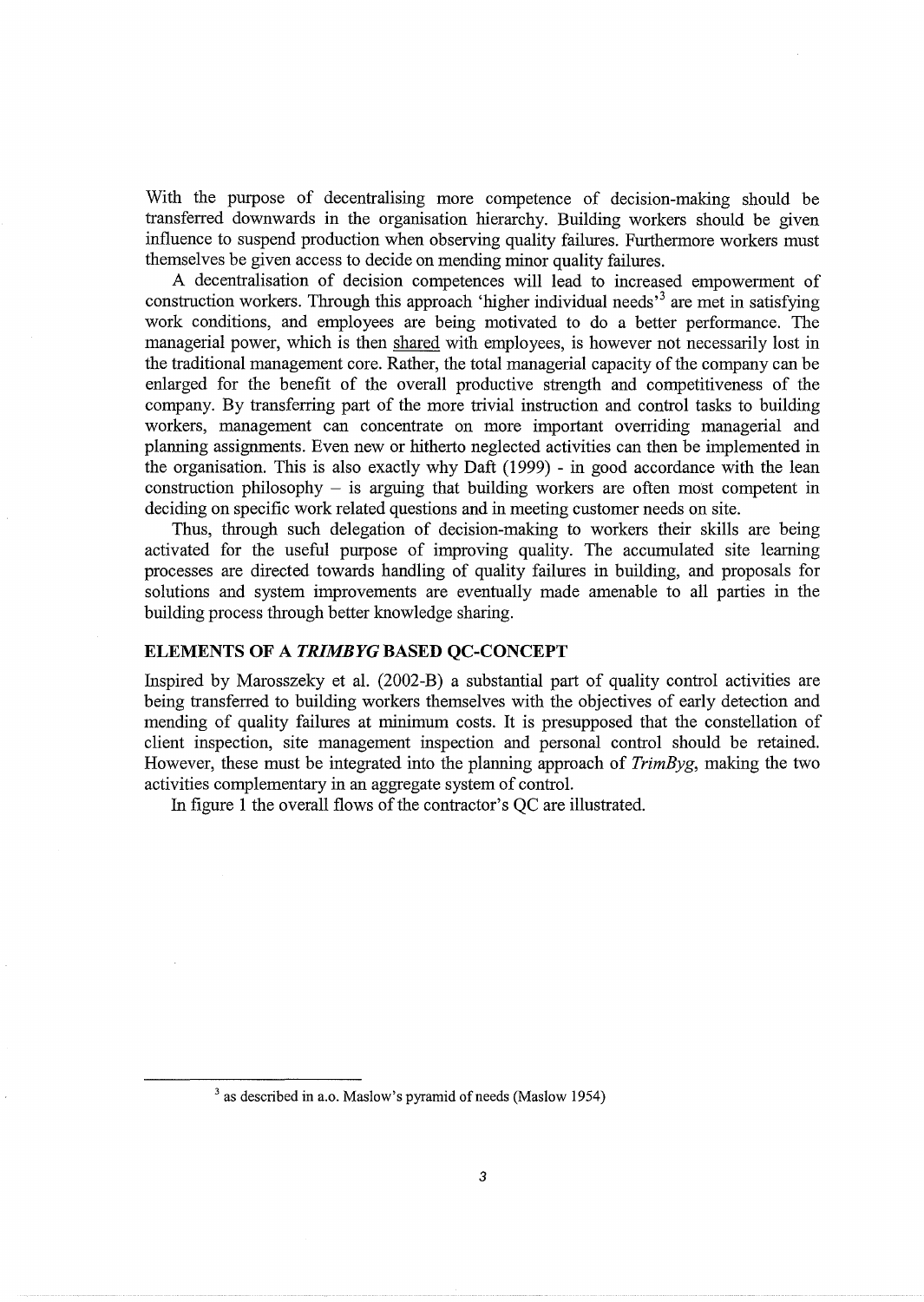

Figure 1: Chart of procedures in a *TrimByg* QC system

In connection with the period plan action must be taken to secure necessary *information, resources* etc. for the production flow. But also the *control plan* and thus existing QC tasks must be activated. Parallel to or immediately after a given production activity *(action)*  building workers must carry out a self-inspection of the specific production result. Depending on whether the product quality conforms to specifications or not he may release a subsequent production activity *(new action)* or *mend* the quality failure. Finally, for the purpose of improving future quality control planning, information on relevant types of quality failures must be stored in a central *quality failure registration* (database).

In the following the central elements of this *TrimByg-QC* approach will be reviewed. Elements in *TrimByg* QC:

- Rolling plans
- Distribution of work functions
- Building workers' quality control
- Ready report
- Quality documentation

# ROLLING PLANS

As a precondition to obtaining efficiency in the production process lean construction theory defines seven flows (Vrijhoef & Koskela 1999); one of these is accurate information given in drawings and specifications etc. at the right time and place. When applied to *TrimByg-QC*  also information concerning control and inspection plans for the planning period in question, typically three to six weeks, must be present. This means that the site management in relation to daily planning routines should prepare details in the control plans as these cannot with sufficient accuracy be determined long-range in advance of the building period. On the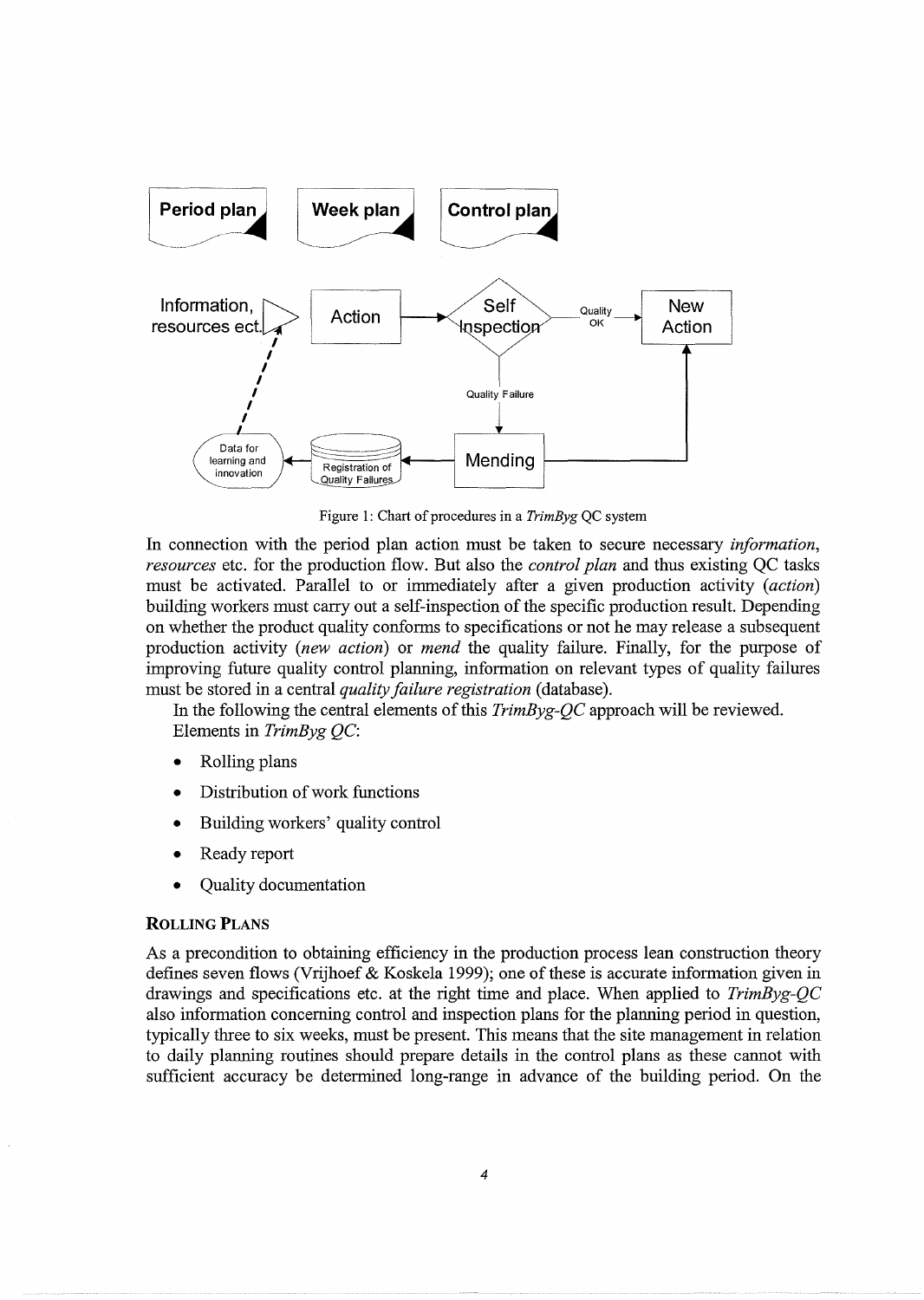contrary, just like other planning issues, they must be dealt with according to the basic principles of rolling plans (Vrijhoef & Koskela 1999).



Figure 2: Flowchart of rolling plans-procedures in *TrimByg-QC* 

The dynamic approach of rolling plans implies that the continuous assessments, which are underlying the quality control, are executed with a better chronology and localisation in relation to the actual production processes. The trade contractor will be receiving continuous information about where and which operations in production are considered risky by the site management. He then has a better option of tightening the quality control efforts, in particular towards such risk areas. Likewise the trade contractor will inform the site management and the design team about areas considered critical from his point of reference. This openness is of course crucial to the generation of an experience database ('registration of quality failures' in Figure 1).

### DISTRIBUTION OF WORK FUNCTIONS

 $\ddot{\phantom{a}}$ 

The distribution of work functions and responsibilities are shown in the table below.

Table 1: Distribution of work functions and areas of responsibility in connection with *TrimByg QC* 

| <b>Site</b><br>Management  | Preparation of control plans, allowing for employees' proposals for<br><i>improvements</i><br>Preparation of check lists referring to the control plan<br>Instruction of buildings workers in QC procedures<br>Analysing and filing of QC documentation<br>Quality control in relation to specific risk areas |
|----------------------------|---------------------------------------------------------------------------------------------------------------------------------------------------------------------------------------------------------------------------------------------------------------------------------------------------------------|
| <b>Building</b><br>workers | Feedback on critical production details before starting execution<br>Execution of daily quality control procedures<br>Documentation of quality control activities<br>Feedback to site management<br>Preparation of improvement proposals concerning quality control                                           |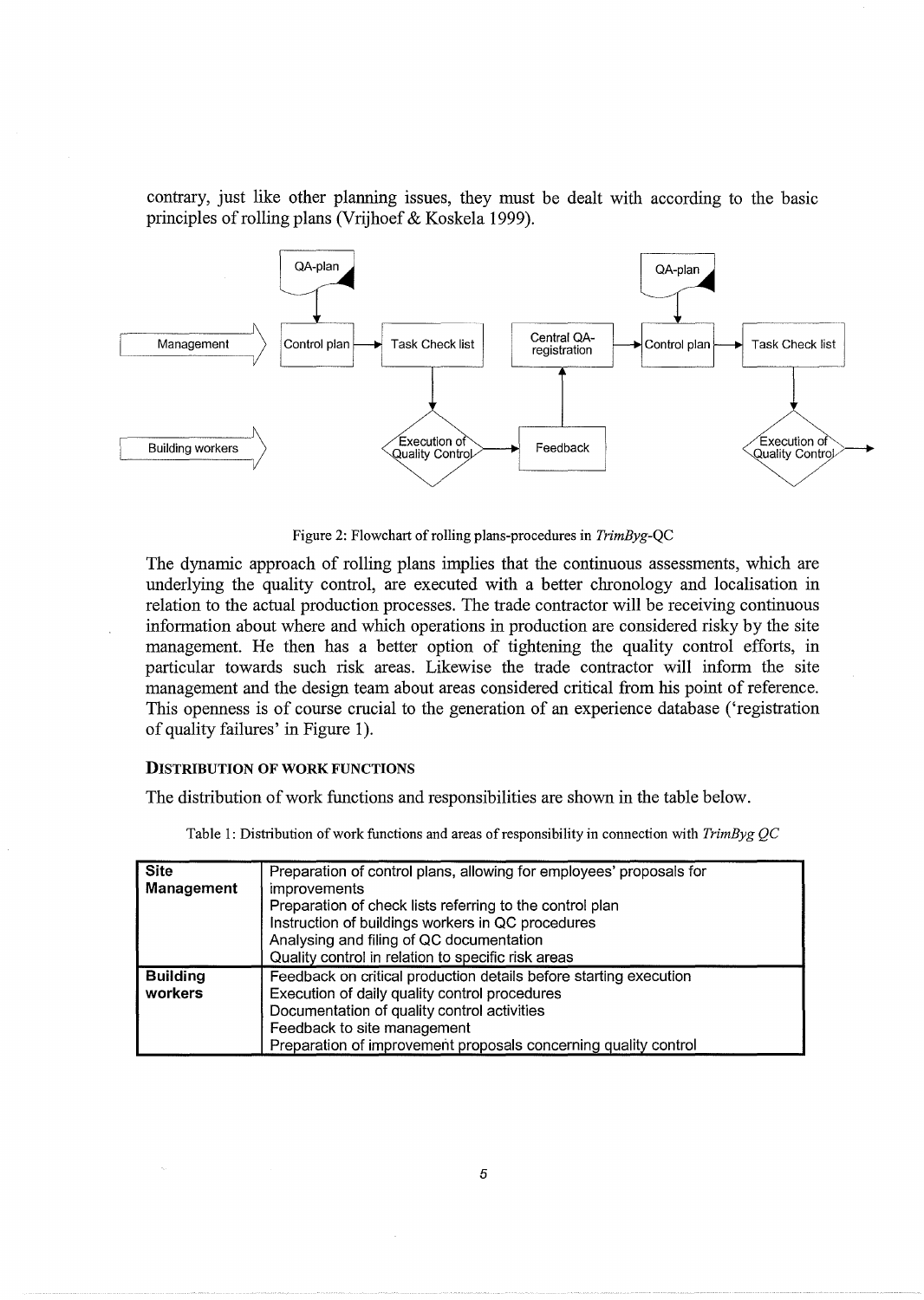The initial task for the site management is to prepare a control plan. Attached to this should be simple checklists (typically provided as paradigms by the firm organisation). Planning of the quality control activities then has to take place in collaboration with building workers. Checkpoints, which do not make sense for the building workers must either be omitted or clarified. Equally, building workers' proposals for check points should subsequently be integrated in the control plan.

Besides this planning of the building workers' QC activities the management of the trade contractor has the assignment of identifying particular risky production areas where exceptional QC efforts are needed. On these check areas management itself provide supplementary control so that building workers do not stand alone with the on site quality control responsibility.

Check lists, filled in by the building workers, are now collected and analysed by management. In case of quality failures it is the responsibility of both management and building workers to react immediately to these. Taken together, the quality activities of the building workers are of central importance in this system, as a major part of the quality control is executed and documented by the building workers themselves.

### BUILDING WORKERS' QUALITY CONTROL

As indicated, the quality control executed by building workers is based upon the task specific checklists. These are distributed by management and reviewed in collaboration with building workers before the start of the production task. The main purpose of this dialogue of course is to focus the attention of the workers upon any risk area in the production process, thus conducing to higher end-product quality.

Every new production task must be related to a team of building workers, dedicated to exactly this type of activity. One member of the group is then appointed responsible for the task quality - a role, which well may regularly be circulating in the team in order to have competences and motivation of all team members orientated towards the quality issues.

### READY REPORT

The 'last planner' concept of *TrimByg* is operating with seven flows which must all be fulfilled before a 'healthy' activity can be launched (Vrijhoef & Koskela 1999). As indicated none of these are at this point including quality control. In order to comply with this shortcoming one of the flows, normally referred to as 'completion of previous work activities', must be extended with the implementation of *TrimByg-QC.* Quality must then be controlled and approved before an activity can be characterized as 'completed'. In this way it is ensured that the subsequent production activities do not *build* upon defective building parts.

### QUALITY DOCUMENTATION

In the present situation check lists/forms are a well-known feature of most QC systems among contractors. Within the *TrimByg-QC* system more direct and effective forms of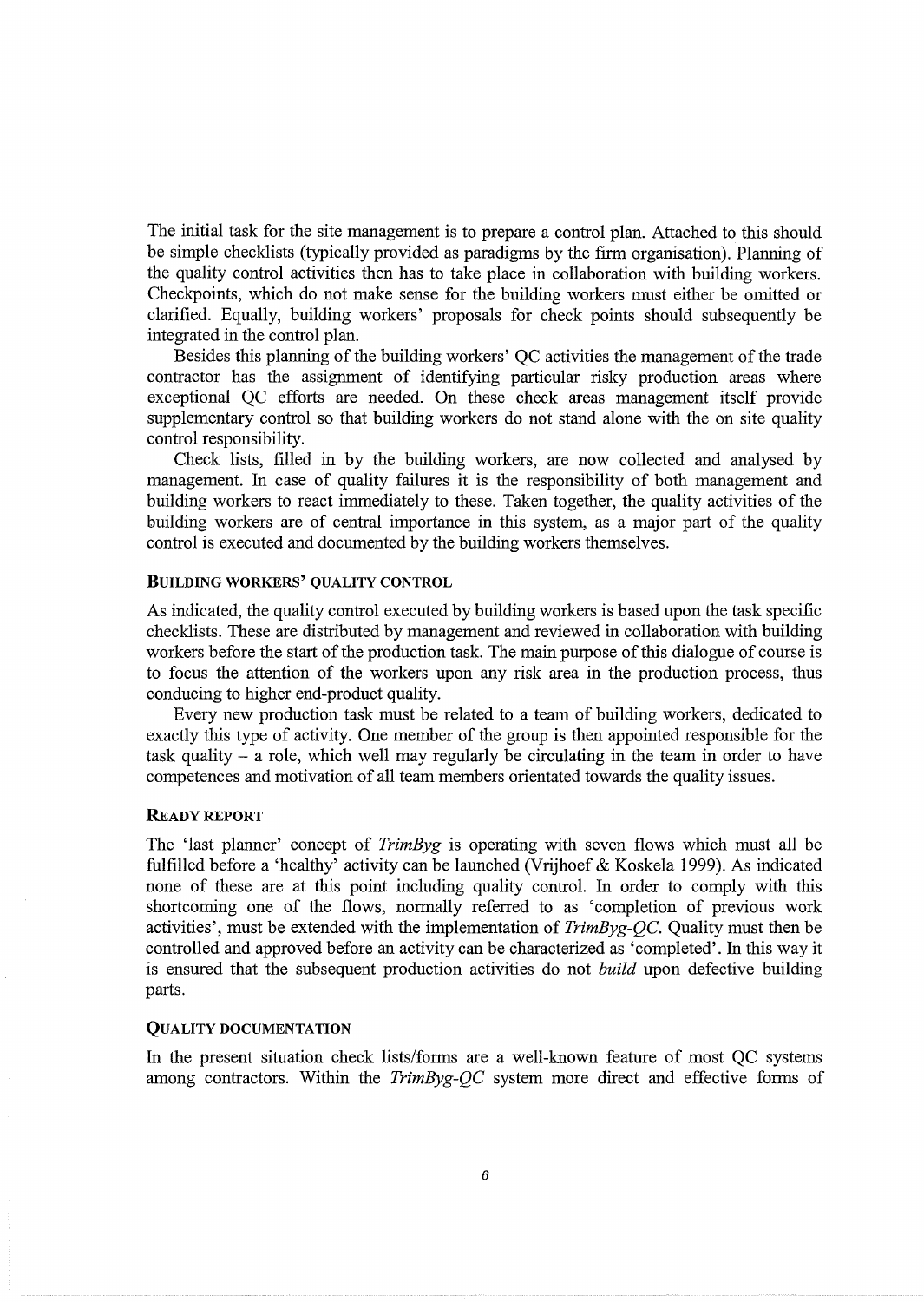control documentation will be an option. This could for instance be a drawing section, showing a specific work task. With a signature of the quality responsible building worker, indicating that the information is understood, and that time and resources are adequate, such a drawing would be sufficient and relevant documentation. Indeed, the framework for new initiatives concerning quality documentation, for instance from workers, should be kept open as it is exactly one of the aims of the control plan to secure systematism in the documentation through references to the varying forms of documentation, which are suitable to the different conditions on site production level.

# **TESTING** *TRIMBYG QC*

The *TrimByg QC* method has been tested empirically in collaboration with the large Danish contracting company MT Hojgaard Ltd. The testing took place on a building site 'Glyptoteksgaarden' in Copenhagen City. The concept was implemented on the concrete element contract, which then was determining the specific work operations, object to the quality control system. The contract included 55 dwellings plus 350 hotel rooms, totalling to 4,200 concrete elements with a man-time equivalent of 13,000. The testing period had a duration of two weeks from 2003-05-28 until 2003-06-10.

In consultation with project manager, Jacob B. Christensen (JB), two work operations were selected for the system testing:

- Tamping of concrete elements with a joint-machine
- Realigning of floor slab panels





Picture 1: Tamping machine **Picture 1: Tamping machine** Picture 2: Realigning of floor slab panels

The selection of these two work operations was based on the principles of 'rolling plans'. The process of tamping of elements with a joint tamping machine implied use of new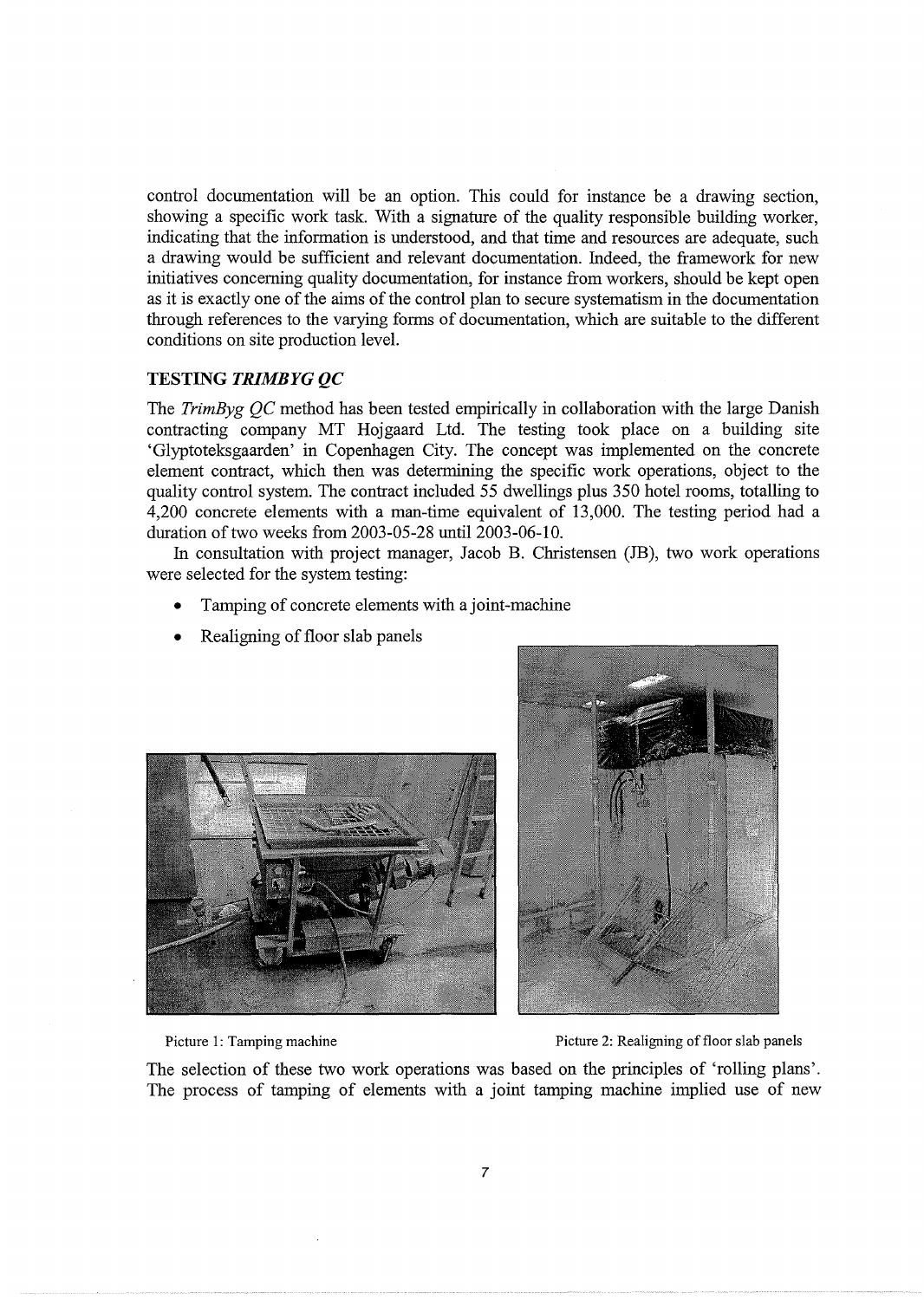technology, which had been causing certain quality problems. Concerning the realigning of the floor slab panels the contract specifications were defining increased demands on arch height tolerances. Consequently, the conditions around the two operations called for a tightening of quality demands, and they were therefore natural candidates for the testing of *TrimByg-QC.* 

### **PROCEDURES IN THE QUALITY CONTROL**

After completion of the work operation but previous to unrigging the work place<sup>4</sup>, the building worker in charge of quality will undertake an inspection of the completed work. This person is responsible on behalf of the team ('gang') that the work operation has been completed without quality failures, when the building workers start unrigging the work place. There should most likely be economic consequences attached to this responsibility, for instance influencing the piecework bonus. However, this is obviously a labour market issue and will need further clarification to become a general option. As mentioned earlier the quality inspection must focus on the risk areas defined in collaboration between the site management and building workers.

If quality failures are identified these should be mended immediately if possible. Thus, no registration in the QC documentation is requested. However, if the failure cannot be mended right away, a note must be made and the mending dealt with at a later moment. When mending then has been done, a note is likewise entered in the quality papers. Not until all quality failures have been mended the team may report ready for subsequent work operation.

This system is aiming to keep down the amount of written documentation in order to facilitate the active contribution from building workers. However, for legal reasons a certain degree of formal documentation will of course prevail.

# **ATTITUDES TOWARDS THE CONCEPT**

During the two weeks testing period two teams of building workers performed quality inspections on their own work according to the principles in *TrimByg-QC.* Some of the most significant results generated during the period can be identified to the workers' attitudes towards the concept. This important basis for the future development of the concept appear from the empirical information, which was collected in form of the quality documentation produced by workers - and supplemented in a number of interviews with the involved parties.

The information on attitudes is structured on the three levels: building workers, site management and strategic management. As the interviews are few in number these attitudes should be interpreted mainly as input for discussing the features of the QC concept.

# **Attitudes among the building workers**

One interview was taken in one of the involved teams to collect the attitudes of the building workers towards the *TrimByg-QC* system.

<sup>4</sup> Work place is defined as the specific location on a building site where building workers have arranged materials, machinery and tools for the execution of a work operation. Work places will constantly be moving during the on-site construction process.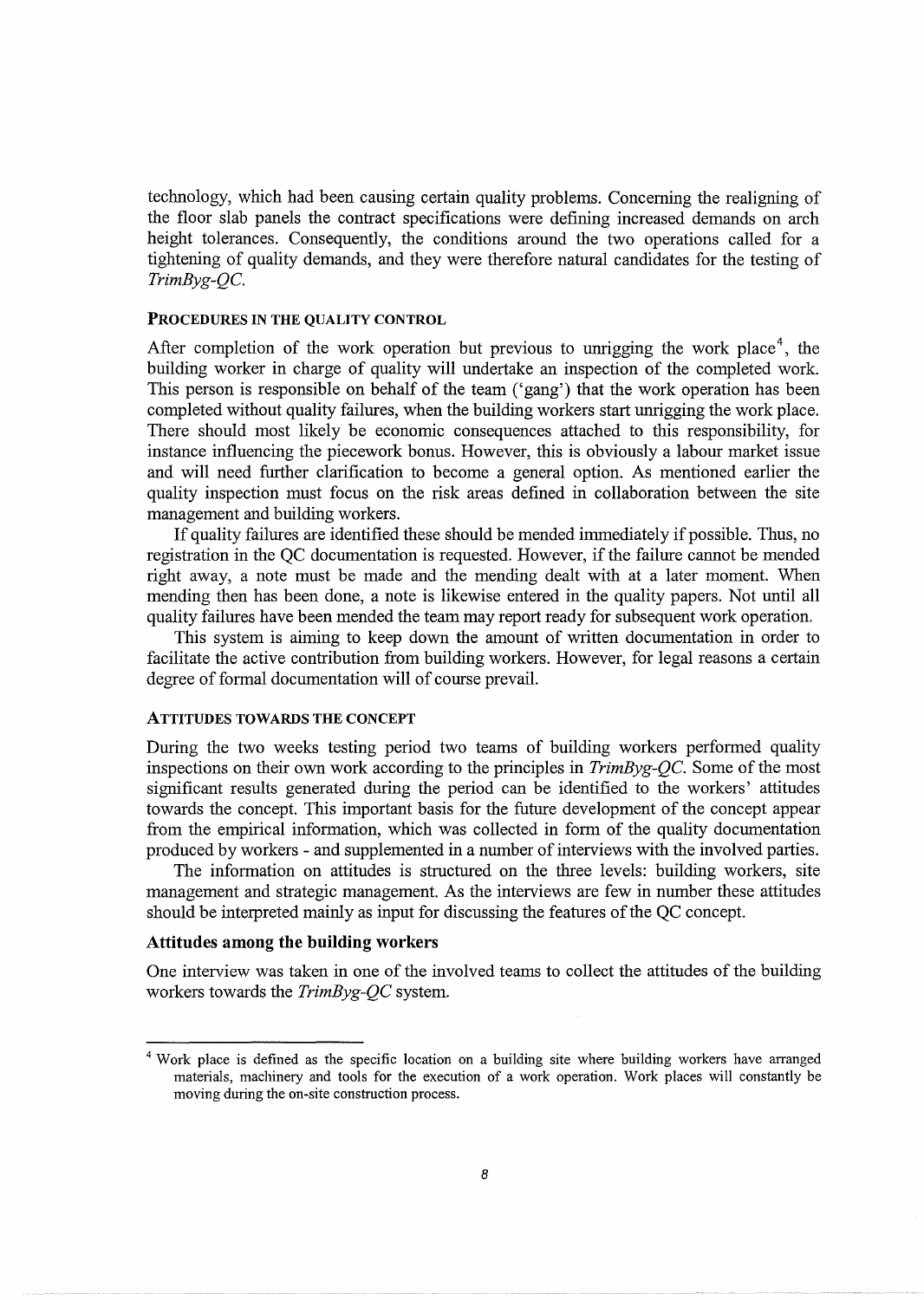It appeared that, against the principles of the concept, the workers' own quality inspection had not been executed as the prescribed inspection round after the completion of the work operation. This clearly leads to a reduction in the efficiency in quality control. However, the attention on the work quality during the work process had increased (cf. also theories of empowerment, (e.g. Daft 1999)). Taken together the building workers had evidently accepted substantial parts of the *TrimByg-QC* procedures but a further adaptation of these was needed to obtain full implementation.

The building workers are regarding the increased responsibility as an unambiguous advantage of *TrimByg-QC.* Increased responsibility is generating a larger sense of responsibility, which, according to the workers, is also reinforcing the work motivation. As a means to improve quality it is recommended by the workers that work routines should be more precisely specified. An easily read (assembly) instruction for non-experienced workers to consult must be available before operation. In addition to process instructions it must be clearly defined how the members of the gang are individually responsible for the specific work operations. A well-defined quality responsibility in *TrimByg-QC* will reduce doubts and improve transparency in the daily work.

In all the building workers approved of the new concept, and they were particularly happy about the extended responsibility, which was delegated to them. This can be considered a good point of departure for wider implementation of *TrimByg-QC.* 

### **Site management's attitude**

This information is collected through the interview with a project manager, representing the concrete contractor. Again, the generality of data is very limited.

The project manager did not state a clear opinion on whether he was in support of *TrimByg-QC.* He considered it beneficial to delegate a limited number of the quality control activities to the building workers. This delegation should aim at areas in production, where problems of maintaining an acceptable quality level have been demonstrated. Thus, the project manager sees the *TrimByg-QC* system as a supplement to the existing QC approach in the company. According to him, an adequate system cannot do without the quality control executed by the site management. And he is opposed to the idea of letting building workers take over 100%, (which however is not presupposed in *TrimByg-QC,* as it so far is operating with a residual management control in parallel with the building workers' control activities.

The project manager does express an apprehension that building workers will tend to miss or ignore own quality failures thus slipping these through the quality control. This may either happen when the building worker during inspection 'automatically' ticks off the control box on the checklist. Or the building workers may deliberately or unconsciously cover quality failures, thus making it impossible to detect them during a subsequent control procedure.

On the question on whether certain types of quality failures would be more easily caught by the *TrimByg-QC* system it was however acknowledged that positive effects can be ascribed to the social mechanisms argued for within empowerment theories. Exactly this enhanced feeling of responsibility, connected to the delegation of the quality control, is a crucial element in the *TrimByg-QC* system.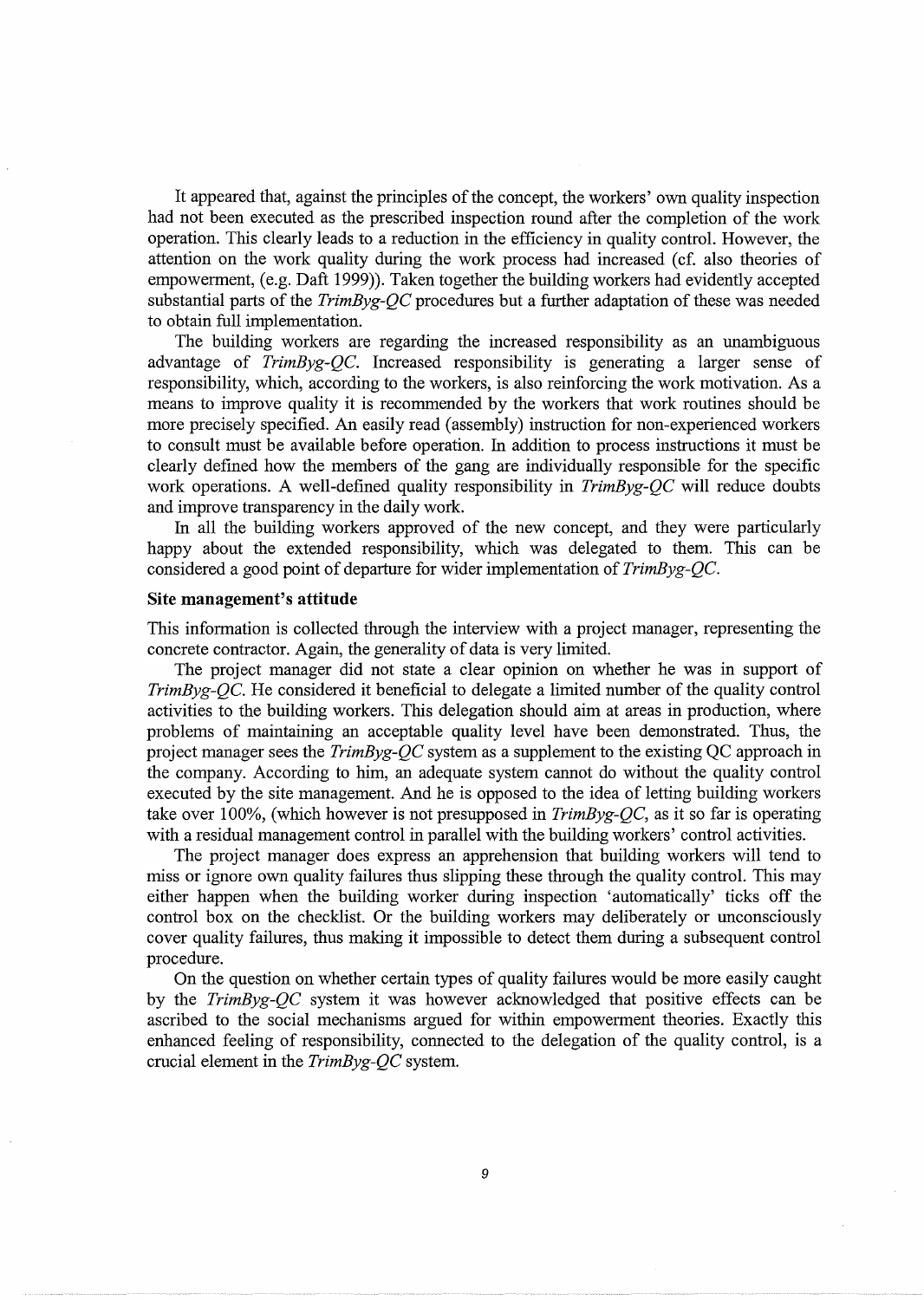### **Attitudes of the strategic management**

The strategic management of MT Hojgaard Ltd. has given a high priority to the development and implementation of its specific company version of lean construction, called *TrimByg.* In support of this strategy the management is also calling for dedicated *TrimByg* tools and methods for health & safety, environmental and quality management. The expression of this need has been the starting point for the development of this test version of *TrimByg-QC.*  Subsequently it was natural to have the strategic management assess the characteristics and usefulness of *TrimByg-QC* in relation to the conditions of site production.

Responses have been positive and the strategic management has formulated intentions for a further development of the concept and for its implementation in the company's production system. In parallel also tools for *TrimByg* based management of health & safety and environment are being development.

# **Meeting the scepticism of management**

As demonstrated site management is somewhat sceptical of letting over quality control to building workers. However, this scepticism is mainly due to a lacking understanding of the functionality and intentions of the *TrimByg-QC* system, which indeed does not hand over all QC sovereignty to workers. Site management must also henceforward carry out inspections regularly, but with longer intervals though. At the same time the role of managers are due to change with more emphasis upon communicative aspects related to informing building workers about specifications and quality demands from client. So rather than focussing on the power dimension it will become important for management to think in terms of dialogue and knowledge sharing.

However, it cannot be neglected that part of this management scepticism is deeply rooted in professional attitudes and even psychological mechanisms which it may take a quite substantial educational and training effort to overcome.

# **FUTURE PROSPECTS AND DEVELOPMENTS FOR** *TRIMBYG-QC*

In this paper the general conceptual features and operational elements of *TrimByg-QC* has been described and discussed. The future development of *TrimByg-QC* includes a number of issues and dimensions. Below is given an overview of the most urgent areas for further development, based on the empirical experiences reviewed in this paper. They are:

- Development of tools for quality control
- Development of competences for the building workers
- Activating building workers' knowledge and skills
- Integration of QC activities the piecework/bonus wage systems
- Legal aspects of *TrimByg-QC*
- Development of an implementation strategy for *TrimByg-QC*

A substantial task is of course to analyse all important work operations in the construction process for their implementation in the *TrimByg-QC* system, such as it has been indicated in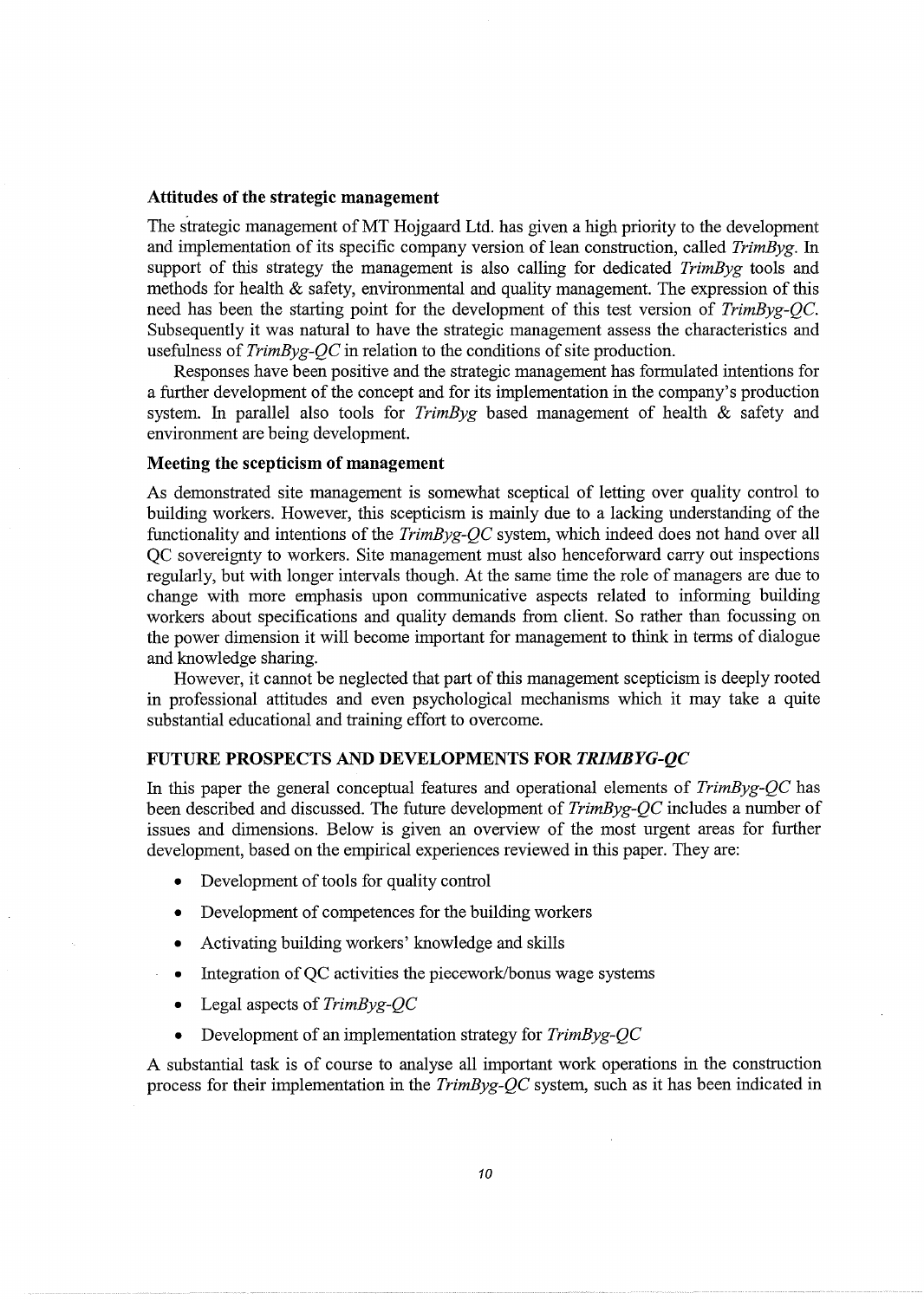this paper for the 'tamping' and 'realigning' operations. Furthermore the roles of site management and client must be more explicitly defined within the concept of *TrimByg-QC.* 

The competences of the building workers must be developed to include also the assignments concerning quality inspection of own work. This type of human resource development could follow the lines of the company strategy, applied within health & safety (with a 'MTH school bus' visiting MT Hojgaard sites).

In addition to extending the competences of building workers *TrimByg-QC* does also aim at drawing on building workers' extensive (tacit) knowledge concerning appropriate and effective building production techniques. This goal implies collecting experiences and direct involvement of building workers in design questions to the benefit of the whole building process.

In order to establish accordance between efforts (product quality) and reward (piecework wage agreements) the possibilities of integrating quality aspects in the piecework wage system must be evaluated. It is crucial to involve the labour market parties in this development aspect. Another question of regulation in relation to *TrimByg-QC* are concerning the more general legal bindings, which may represent obstacles to for instance building workers' self-inspection. The principle of integrating the roles of the producer and the controller does of course represent a dilemma, as also noted by several interviewees.

Finally, *TrimByg-QC* is lacking a thoroughly prepared implementation strategy, building upon earlier experiences, change management and the qualities and characteristics of the parties at stake. The reflection of such conditions in the planning of the implementation process is of course central to the potential future success of the concept.

Thus, much work involving contributions from several professional disciplines obviously remains before *TrimByg-QC* is ready for widespread use. However, the philosophy of lean thinking in general and *TrimByg* in particular are in support of this effort.

### **CONCLUSIONS**

At present *TrimByg* in MT Hojgaard Ltd. has come quite far concerning the management of site production. However, the management of quality is one aspect not yet dealt with within the framework of *TrimByg.* In the above the authors of this paper have, considerably inspired by (Marosszeky et al. 2002), been describing ideas for a *TrimByg* tailored quality control system.

Under the designation *TrimByg-QC* the framework of a quality control system has been set up, based on elements of empowerment and rolling plans. The central aim has been to reduce reaction times in connection with registration of quality failures, and to widen the sense of duty among building workers towards the presupposed level of quality ( cf. Tranfield et al. 1999). *TrimByg-QC* is supporting the general objective of integrating the experiencebased knowledge of building workers in the design process, in order to improve the buildability of the building design. Furthermore, this QC system is operating with a ready report procedure for the dynamic prevention of building on top of defective building parts. This procedure lies in direct parallel with the principles of the last planner system (Ballard 2000).

The paper describes the development of a quality control tool, related to two work operations ('tamping of concrete elements' and 'realigning of floor slab panels'). The tool